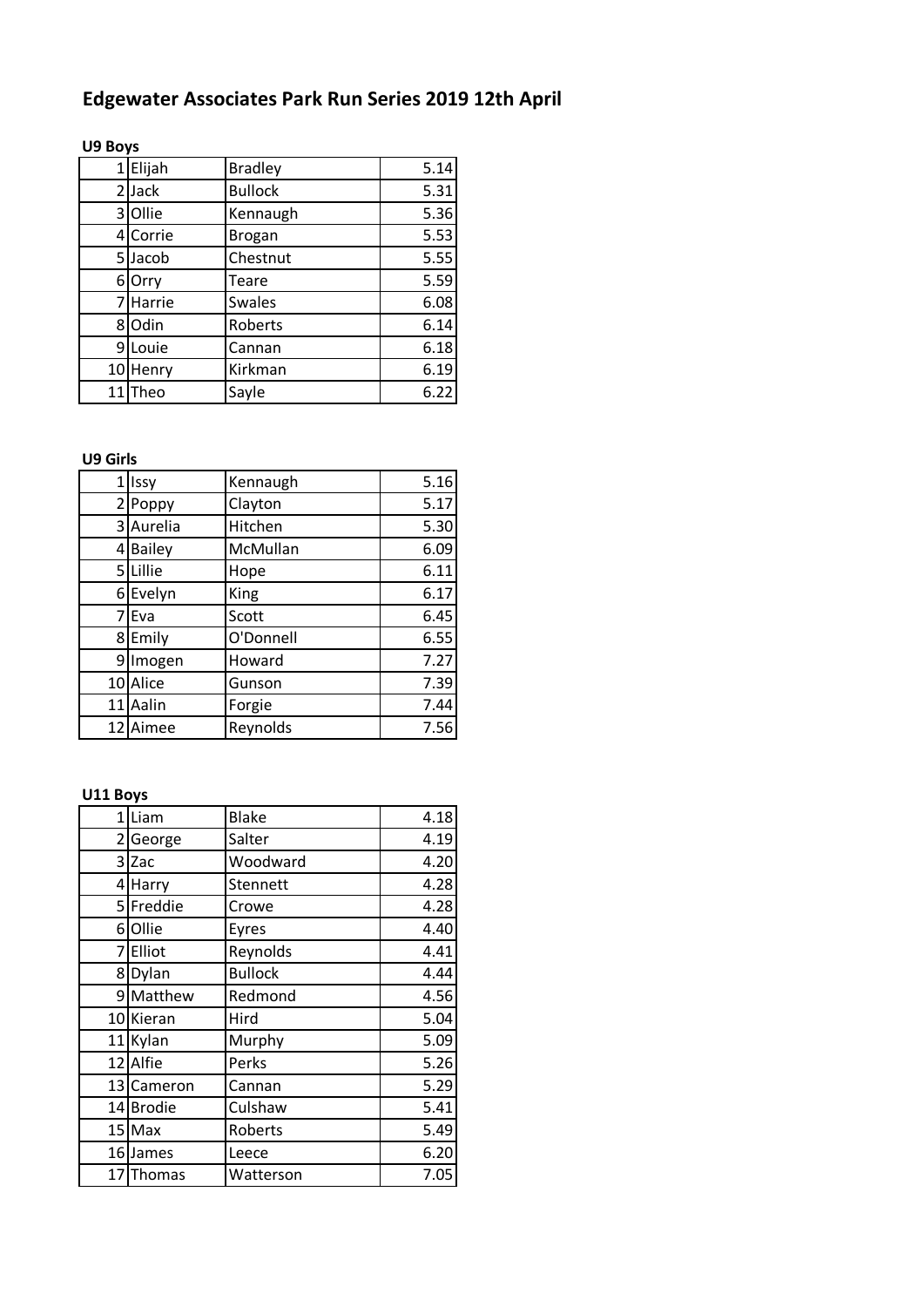| U11 Girls |                |            |      |
|-----------|----------------|------------|------|
|           | 1Abi           | Clayton    | 4.29 |
|           | 2 Holly        | Salter     | 4.44 |
|           | 3 May-Saa      | Smith      | 5.12 |
|           | 4 Scarlett     | Callister  | 5.13 |
|           | 5Ella          | Quirk      | 5.23 |
|           | 6 Daisy        | Liddle     | 5.26 |
|           | 7 Mya          | Perks      | 5.28 |
|           | 8 Aalin        | Atherton   | 5.33 |
|           | 9 Aoibh        | Nash       | 5.40 |
|           | 10 Grace       | Kelly      | 5.49 |
|           | 11 Daisy       | O'Donnell  | 5.49 |
|           | 12 Piper       | Withington | 5.51 |
|           | 13 Tilly Jayne | Sayle      | 5.56 |
|           | 14 Annie       | McKiernan  | 5.59 |
|           | 15 Phoebe      | Margrave   | 5.59 |
|           | 16 Olivia      | Cranmer    | 6.09 |
|           | 17 Ariana      | Roberts    | 6.27 |
|           | 18 Ava         | Hunter     | 6.32 |
|           | 19 Zara        | Kelly      | 6.55 |
|           | 20 Jayci       | O'Rourke   | 8.28 |

#### **1 Lap**

| 11 | Rhys        | Owen           | 9.40  |
|----|-------------|----------------|-------|
|    | 2Jake       | Richmond       | 10.01 |
|    | 3 James     | Strickett      | 10.19 |
|    | 4 Callum    | Sherry         | 10.20 |
|    | 5 Ayrton    | Withington     | 10.27 |
|    | 6 Phoebe    | Coates         | 11.00 |
|    | 7 Charlie   | Teare          | 11.03 |
|    | 8 Charlie   | <b>Swales</b>  | 11.13 |
|    | 9Tom        | <b>Bullock</b> | 11.18 |
|    | 10 Nathan   | Cannell        | 11.18 |
|    | 11 Gethin   | Owen           | 11.19 |
|    | 12 Mia      | Dunwell        | 11.19 |
|    | 13 Dominic  | Dunwell        | 11.20 |
|    | 14 Maddison | McMullan       | 11.29 |
|    | 15 Deaglan  | <b>Blake</b>   | 11.30 |
|    | 16 Alice    | Cashin         | 11.30 |
|    | 17 William  | Forgie         | 11.34 |
|    | 18 Luke     | Crowe          | 11.35 |
|    | 19 Elliot   | Nash           | 11.37 |
|    | 20 Nick     | Kissack        | 11.37 |
|    | 21 Martin   | Corkish        | 11.43 |
|    | 22 Corbyn   | Schade         | 11.44 |
|    | 23 Kate     | Cashin         | 11.54 |
|    | 24 Alan     | <b>Brew</b>    | 12.00 |
|    | 25 Jake     | Crowe          | 12.00 |
|    |             |                |       |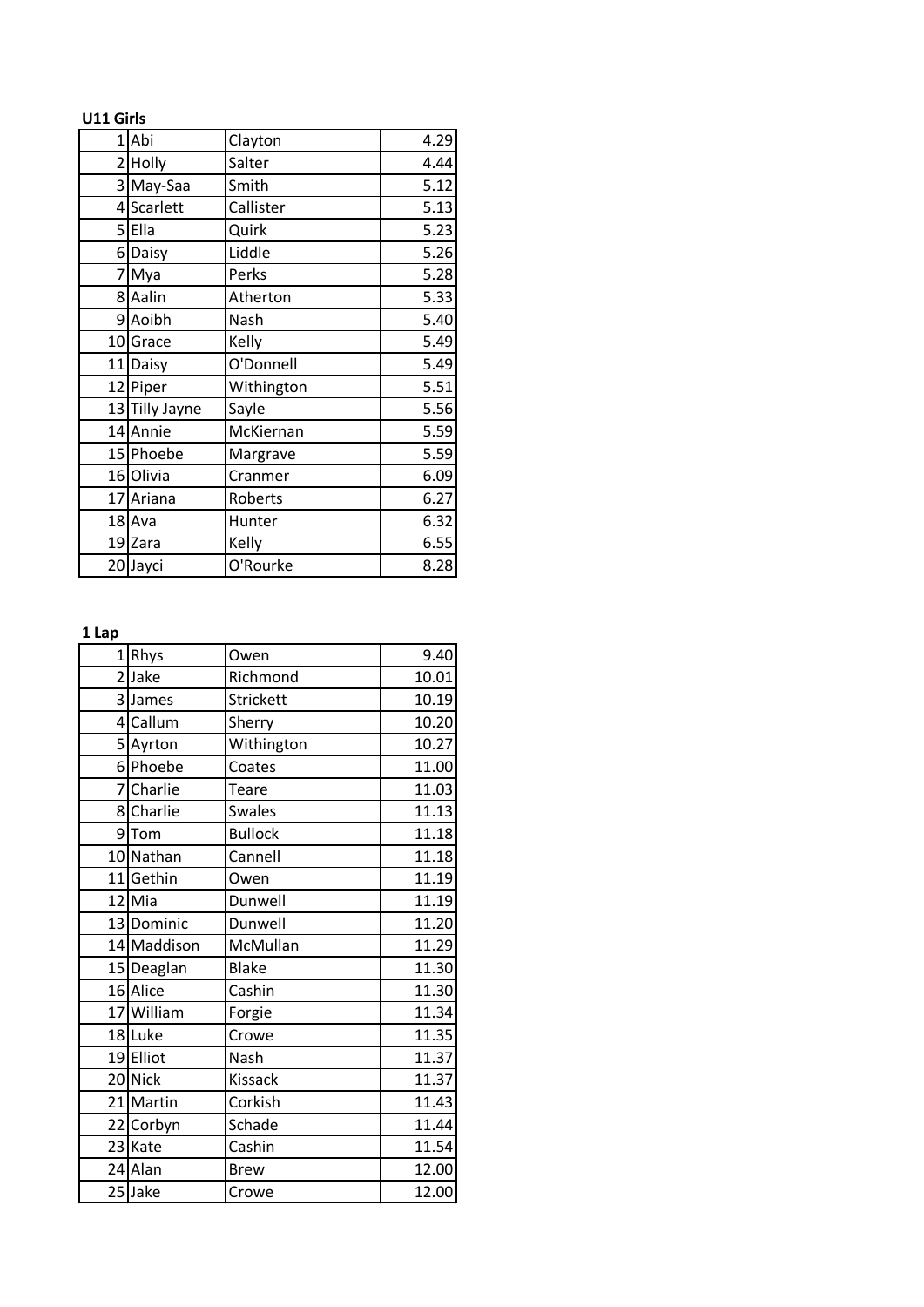| 26 Harry   | Corkish          | 12.01              |
|------------|------------------|--------------------|
| 27 Nathan  | Hubbard          | 12.03              |
| 28 Cory    | Callister        | 12.16              |
| $29$ Tom   | Ward             | 12.17              |
| 30 Ryan    | Kelly            | 12.17              |
| 31 Lucy    | Ormsby           | 12.19              |
| 32 Penny   | Webster          | 12.19              |
| 33 Sarah   | Webster          | 12.19              |
| 34 Terry   | <b>Bates</b>     | 12.34              |
| 35 Peter   | O'Donnell        | 12.36              |
| 36 Robbie  | Lambie           | 12.36              |
| 37 Orry    | Farnworth        | 12.44              |
| 38 Richard | Done             | 12.57              |
| 39 Ethan   | Lace             | 13.01              |
| 40 Daniel  | Comley           | 13.02              |
| 41 Molly   | Philips          | 13.05              |
| 42 Archie  | Harper           | 13.08              |
| 43 Luke    | Ward             | 13.11              |
| 44 Paul    | Cannell          | 13.21              |
| 45 Lucy    | Kenyon           | 13.29              |
| 46 Thomas  | <b>Bradley</b>   | 13.35              |
| 47 Darcy   | Withington       | $13.\overline{37}$ |
| 48 Feena   | Done             | 13.48              |
| 49 Andrew  | Woodward         | 13.54              |
| 50 Noah    | Sayle            | 14.02              |
| 51 Holly   | O'Donnell        | 14.02              |
| 52 Olivia  | Done             | 14.06              |
| 53 Bernard | Cannan           | 14.07              |
| 54 Romeo   | <b>Skelly</b>    | 14.14              |
| 55 Cath    | Owen             | 14.16              |
| 56 Katie   | <b>Strickett</b> | 14.17              |
| 57 Janelle | Quayle           | 14.18              |
| 58 Jamie   | Pope             | 14.20              |
| 59 Elyse   | Grant            | 14.35              |
| 60 Harry   | Perks            | 14.52              |
| 61 Cameron | Lace             | 14.56              |
| 62 Sarah   | Nash             | 15.09              |
| 63 Sarah   | Hitchen          | 15.23              |
| 64 Dawn    | Atherton         | 15.30              |
| 65 Bethan  | Walmsley         | 15.36              |
| 66 Ruby    | Reynolds         | 15.38              |
| 67 Annabel | Cranmer          | 15.46              |
| 68 Jane    | Kennaugh         | 16.02              |
| 69 Steven  | Kelly            | 16.07              |
| 70 Diane   | Pope             | 16.09              |
| 71 Dixie   | Yardley-Scott    | 16.16              |
| 72 Simon   | Scott            | 16.17              |
| 73 Colin   | Crooks           | 16.40              |
| 74 Orla    | Goddard          | 16.45              |
| 75 Emma    | Dudgeon          | 16.51              |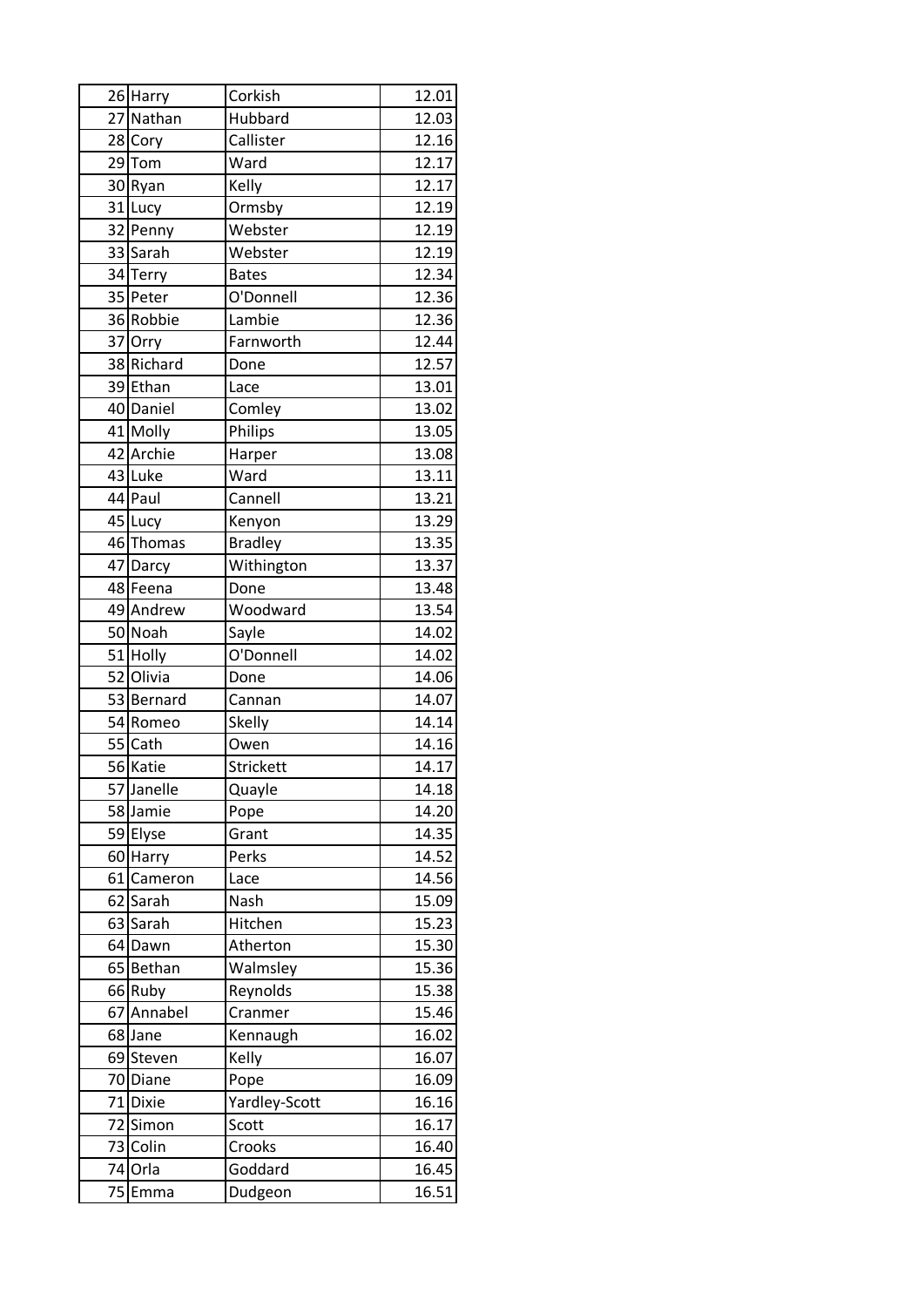| 76 Annabel    | Forgie     | 17.02 |
|---------------|------------|-------|
| 77 Gemma      | Quilliam   | 17.17 |
| 78 Jo         | Corcoran   | 17.19 |
| 79 Matthew    | Sayle      | 17.20 |
| 80 Anya       | Lace       | 17.56 |
| 81 Ruth       | Douthwaite | 18.49 |
| 82 Neil       | Vondy      | 18.50 |
| 83 Jacqueline | Sayle      | 18.50 |
| 84 Clare      | Gelder     | 19.07 |
| 85 Linda      | Quirk      | 19.42 |
| 86 Heidi      | Gadsby     | 20.08 |
| 87 Jill       | Haddow     | 20.11 |
| 88 Karen      | Gadsby     | 20.23 |
| 89 Louisa     | Eduecox    | 20.24 |
| 90 Carolanne  | Hanley     | 25.19 |

# **3 Lap**

|                | 1 Orran     | Smith          | 20.37 |
|----------------|-------------|----------------|-------|
| $\overline{2}$ | Andrew      | Nash           | 20.45 |
|                | 3 leuan     | Owen           | 21.15 |
| $\overline{4}$ | Tom         | Cringle        | 22.17 |
|                | 5 Neil      | <b>Brogan</b>  | 22.37 |
|                | 6Luke       | Phair          | 22.59 |
| $\overline{7}$ | Matt        | Callister      | 23.26 |
|                | 8Juan       | Kinley         | 23.44 |
|                | 9Daniel     | Phair          | 23.47 |
|                | 10 Aaron    | Quinn          | 23.51 |
|                | 11 Steven   | Underwood      | 24.01 |
|                | 12 Kristan  | King           | 25.11 |
|                | 13 Cameron  | Comley         | 25.15 |
|                | 14 Tufty    | Nash           | 25.16 |
|                | 15 Steve    | Jones          | 25.17 |
|                | 16 Neil     | Crowe          | 25.20 |
|                | 17 Joel     | Smith          | 25.25 |
|                | 18 Will     | Ward           | 25.31 |
|                | 19 Matthew  | Gold           | 25.56 |
|                | 20 Peter    | Callin         | 25.58 |
|                | 21 Paul     | Cubbon         | 26.29 |
|                | 22 Vicki    | Rawlinson      | 27.51 |
|                | 23 Kevin    | Vondy          | 27.55 |
|                | 24 Leigh    | Kennaugh       | 28.14 |
|                | 25 Gaynor   | Evens          | 28.25 |
|                | 26 Nicholas | <b>Bradley</b> | 28.32 |
|                | 27 Kevin    | Perks          | 28.52 |
|                | 28 Sonia    | <b>Blake</b>   | 29.04 |
|                | 29 Victoria | Salter         | 29.16 |
|                | 30 John     | Dunwell        | 29.26 |
|                | 31 Gary     | Sherry         | 29.33 |
|                | 32 Chris    | Shortall       | 29.36 |
|                | 33 Niamh    | Goddard        | 29.38 |